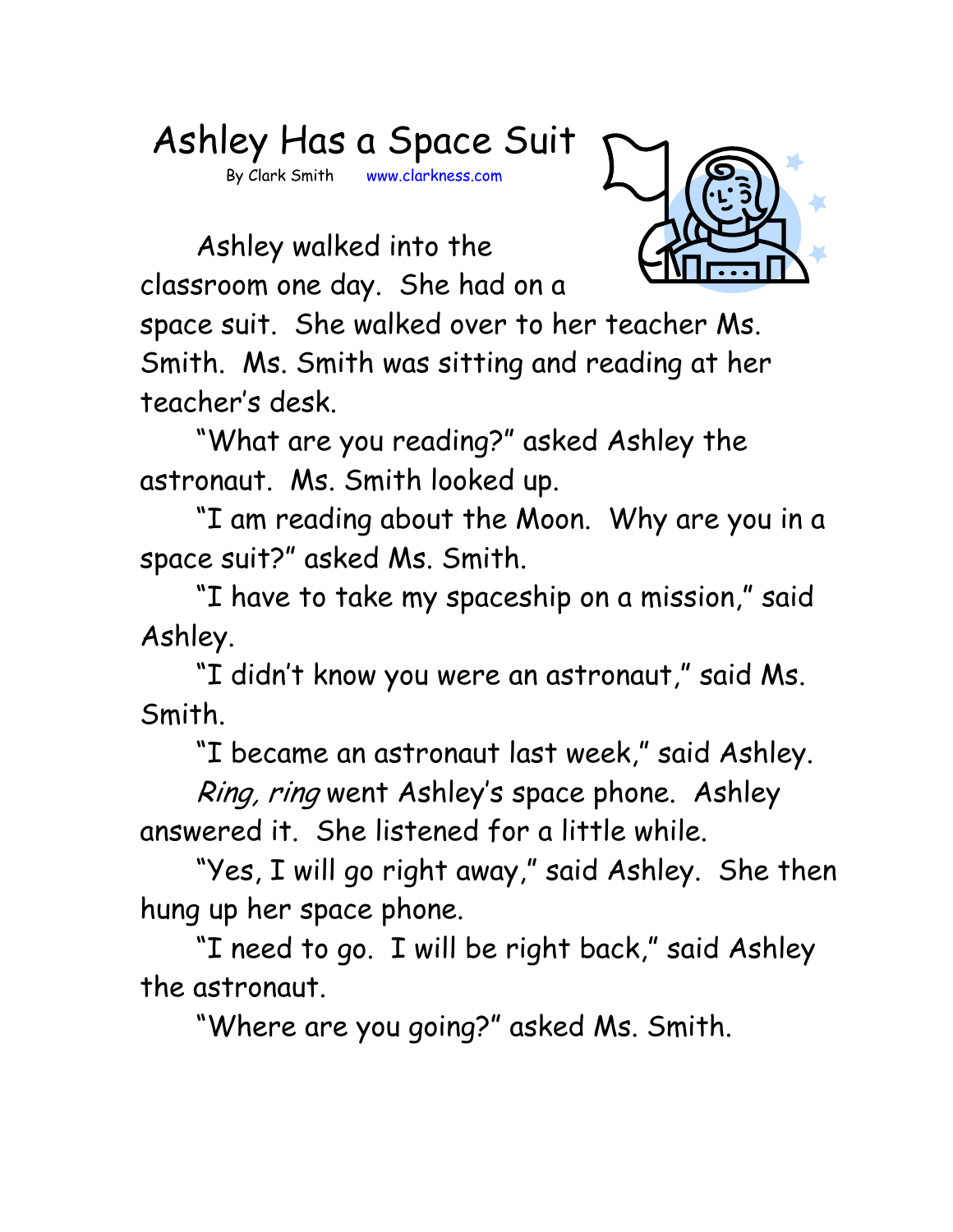"I am going to fly my spaceship to the Moon," said Ashley.

 Ashley and Ms. Smith walked out of the classroom. They went out to the school's parking lot. There sat Ashley's spaceship. She hopped in it.

Vroom went the spaceship as it went up into the sky. Then *zoom* and the spaceship flew away. It was soon out of sight.

 Ms. Smith stood and watched. She had never had a student who was an astronaut before.

 After about ten minutes, Ashley came flying back. She landed her spaceship in the school parking lot. She hopped out. A dog got out of the spaceship, too. It was a robot dog.



 "Woof, woof," said the robot dog. Ashley and the robot dog walked up to Ms. Smith.

 "Here is a robot dog from space. Her name is Robot Dog," said Ashley.

 "Nice to meet you, Robot Dog," said Ms. Smith. "Woof, woof," said Robot Dog.

 "Robot Dog is very nice," said Ashley. "She just needed a ride from the Moon to Earth."